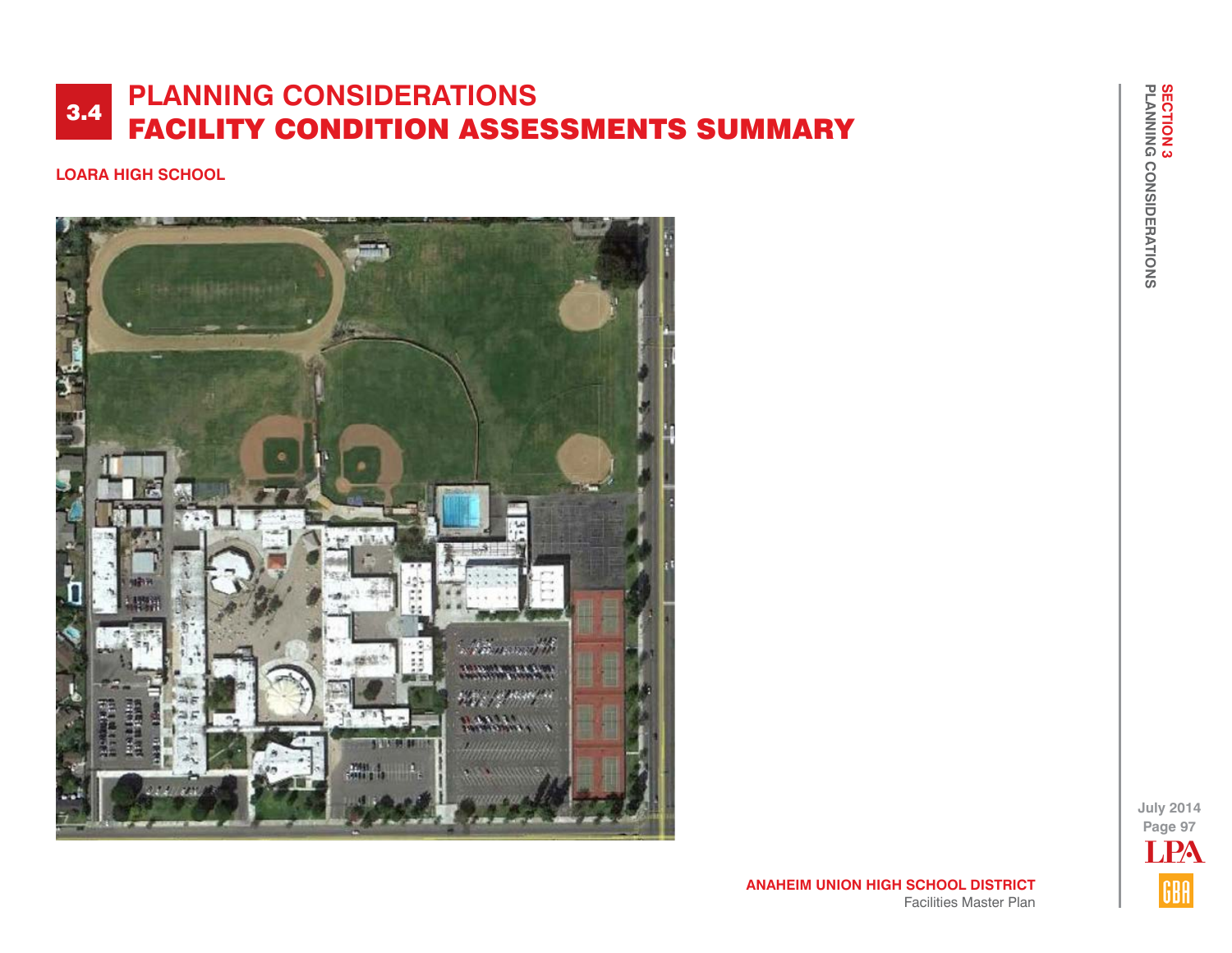## **LOARA HIGH SCHOOL**

#### 1765 W. Cerritos Avenue Anaheim, CA 92804

Year Constructed 1962 Year Last Modernized 2006 (Measure Z)

Current Enrollment 2480 Grade Levels 9-12 Administrative Staff 4 Administrators

 100 Teachers 4 Counselors 1 Psychologist 36 Classified

Square Footage 189,273 Site Size (acres) 39.3

#### GREATEST NEEDS:

- Highest Program Needs:
	- o Safety, Security, & Fencing Issues
	- o Library / Media / Student Collaboration
	- o Eleven existing relocatable buildings need to be replaced with permanent classrooms. Relocate the childcare center.
- ▶ Vandalism/graffiti is a real problem. Provide higher perimeter fencing and security cameras.
- ▶ The original gym needs some work, bleachers replaced and ventilation improved.
- ▶ The athletic field and irrigation system needs replacement.
- ▶ The Loara Theater needs a loading ramp,

additional seats, a cyclorama, and house lights.

- Modernize buildings not addressed in 2006.
- Add shade structures in the quad.
- Expand technology.



## CONDITION ASSESSMENT

Loara High School, Home of the Saxons, was established in 1962. The 39.3 acre site is located at 1765 W. Cerritos Avenue, Anaheim, CA 92804.

Recent campus wide beautification projects, the modernization of approximately 65% of all buildings in 2006 plus the addition of a new two-story classroom

building leaves Loara HS in relatively good condition. Classroom ceilings, lights, carpet, wall finishes, doors and hardware are new. Some work remains.

The library, offices, a few classrooms, art building, multipurpose room, food service and auto shop buildings did not receive modernization in 2006 and still need work. The Loara Theater is in need of an upgrade. Access, rigging, sound booth and theater lighting are in good condition. The theater needs a loading ramp, a cyclorama, additional seats and house lights. The original gymnasium needs some ceiling work, the bleachers need to be replaced and ventilation/heating improved.

Eleven relocatable buildings in the northwest corner of the site are in very poor condition and should be replaced with permanent classroom space. The Childcare Center needs to be relocated. The existing windows systems on campus are in fair to good condition. The roofing is in need of a tune up.

Total classroom count is approximately 93 with 56 standard classrooms, 11 relocatable classrooms, 7 science labs, 4 science classrooms, 5 computer labs, 2 art rooms, 1 band room, 1 choral room, 1 photo lab, 1 health occupation, 1 home economics, 2 auto shops, 1 ASB room, and 1 drama room.

## SITE CONDITIONS

The central courtyard looks fresh with new landscaping, benches, and paving. New ornamental steel fencing along Cerritos Avenue and re-paved parking lots add to the fresh look. However, secondary courtyards (21,000 s.f.) between classroom buildings need new hardscape/landscape.

Repave/redevelop the area that is south of the athletic fields - buffer (40,250 s.f.). Crack seal and slurry the basketball courts (51,000 s.f.). The front dropoff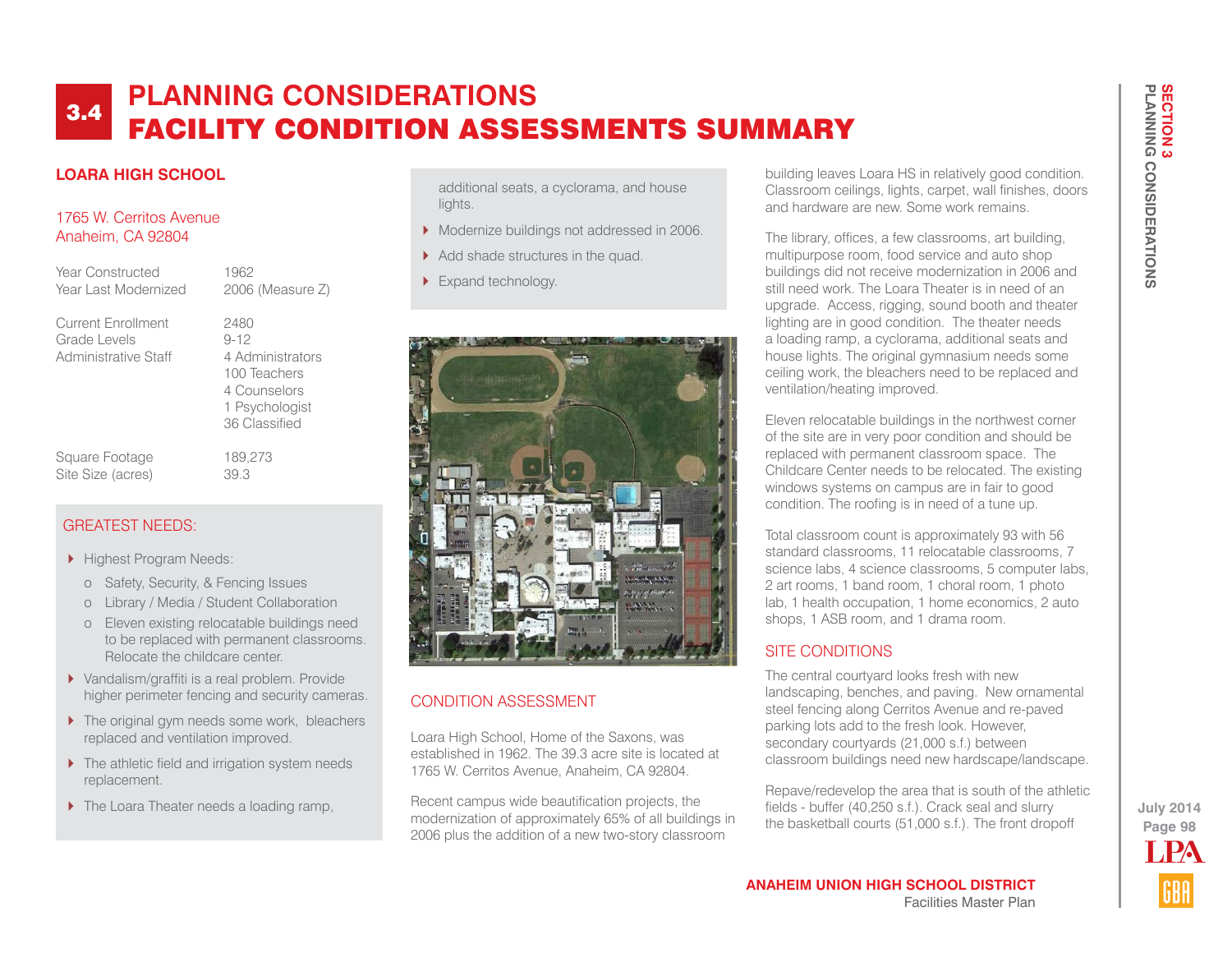## **LOARA HIGH SCHOOL**

parking lot needs to be evaluated. Runoff from the campus sheet flows to this location.

The quad needs new shade structures, and new covers for two existing lunch shelters.

Vandalism and graffiti are a real problem at Loara HS. Security at the front of the campus was improved, but fencing along Euclid Street and the north and west sides of the site is poor. The school needs higher perimeter fencing and security cameras to mitigate this issue. Evaluate the opening at the northwest corner of the campus.

Landscape and irrigation within the campus need minor improvements. Hydraulic irrigation at the playing fields is poor (17.3 acres) and should be upgraded. The campus needs a new irrigation backflow, pumps and controllers.

The athletic fields are in acceptable condition. The asphalt tennis courts need to be replaced with concrete paving (59,200 s.f.). Replace bleacher sections (fields) to accommodate home games.

A standard modernization of the pool is required including new plaster, deck re-surfacing and replacement of pool lights. The District should consider the addition of pool covers and variable frequency drives (VFD) for the pump motors. Evaluate safety netting at the pool.

### BUILDING SYSTEMS

#### PLUMBING

The site water piping was replaced with modernization. Fifty percent of the gas and sewer systems and ten percent of the storm drain system

need replacement. Add an earthquake valve at the gas meter. Address minor ponding between the Library and Theater Buildings and the potential flooding by the east side doors of the Library/Media Center.

### **MECHANICAL**

Modernized in 2006 with mostly rooftop packaged units. Gym ventilation and heating are poor. Library/ math building HVAC systems require modernization. The EMS was modernized in 2006.

#### Electrical

The power distribution system was modernized in 2006. Electrical panels in buildings that were not modernized need replacement. Low voltage systems and fiber backbone were replaced in 2006. The fire alarm system is fully automatic. Add a quantum network card to the existing Bogen PA system. The intrusion detection system is in good working order. Consider the addition of security cameras.

Gymnasium lighting was replaced in 2013. Site and parking lot lighting needs replacement.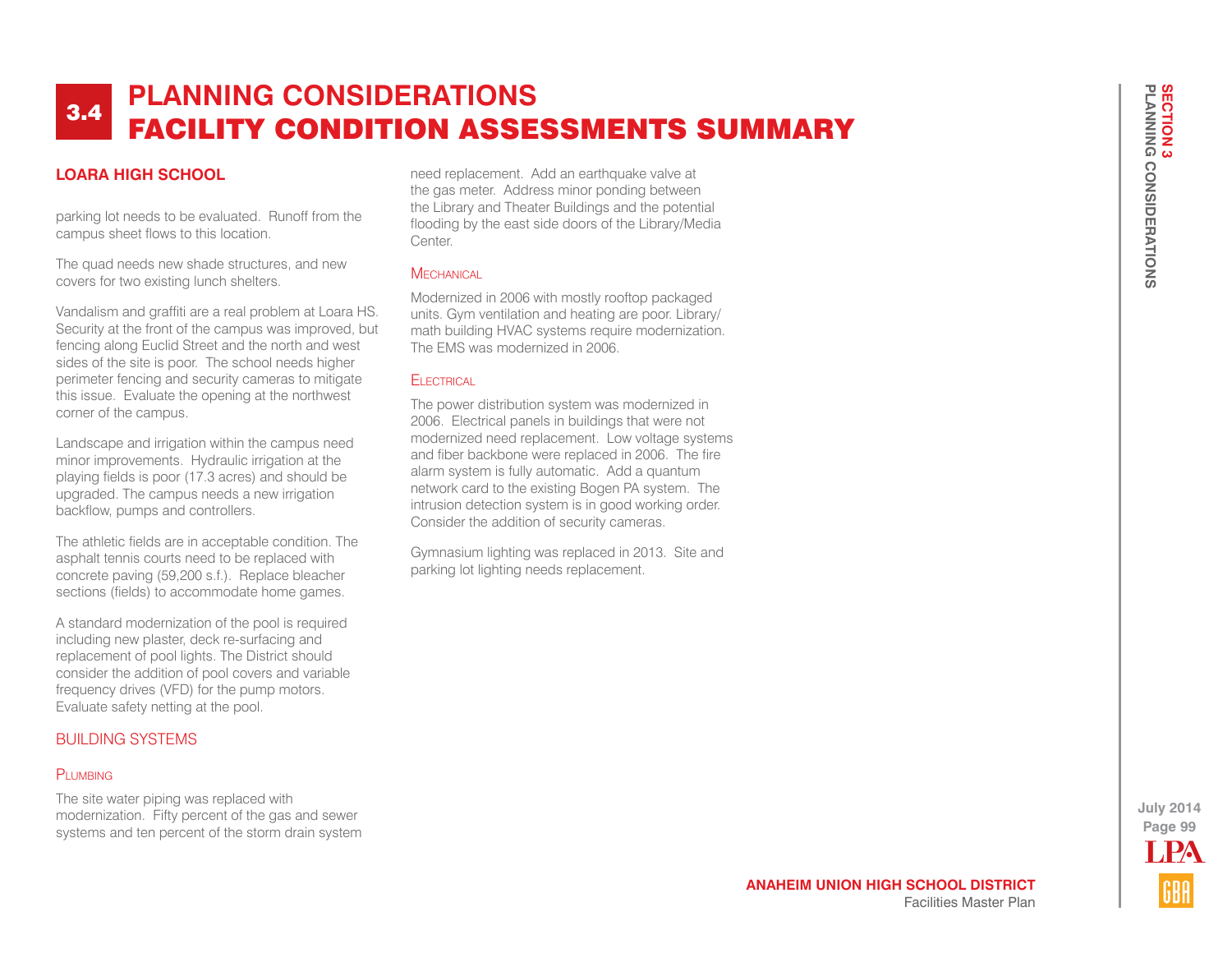![](_page_3_Picture_1.jpeg)

Need additional/improved fencing to combat vandalism.

![](_page_3_Picture_3.jpeg)

Replace relocatable buildings with permanent construction.

![](_page_3_Picture_5.jpeg)

Need new shade structures/lunch shelters.

![](_page_3_Picture_7.jpeg)

Poor ventilation in gym needs to be addressed.

![](_page_3_Picture_9.jpeg)

Loara Theater in need of upgrades.

![](_page_3_Picture_11.jpeg)

Evaluate the front visitor parking lot.

![](_page_3_Picture_13.jpeg)

![](_page_3_Picture_15.jpeg)

![](_page_3_Picture_17.jpeg)

Facilities Master Plan

**ANAHEIM UNION HIGH SCHOOL DISTRICT** The athletic fields need new irrigation system. Modernize buildings not addressed in 2006. Modernize classrooms not addressed in 2006.

**PLANNING CONSIDERATIONS**

**SECTION 3<br>PLANNING CONSIDERATIONS** 

**SECTION 3**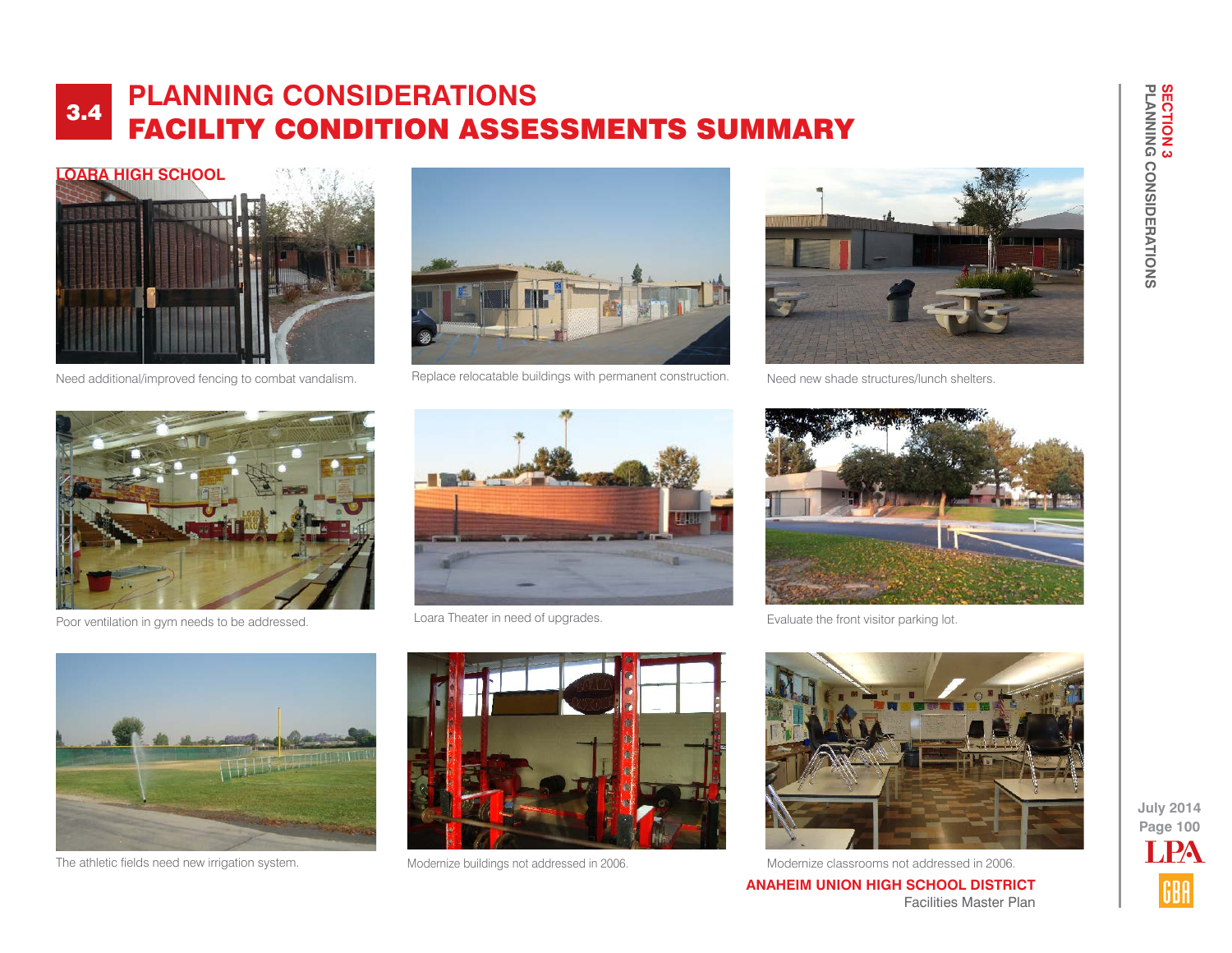## **LOARA HIGH SCHOOL**

![](_page_4_Figure_2.jpeg)

**Page 101 July 2014 T PA**